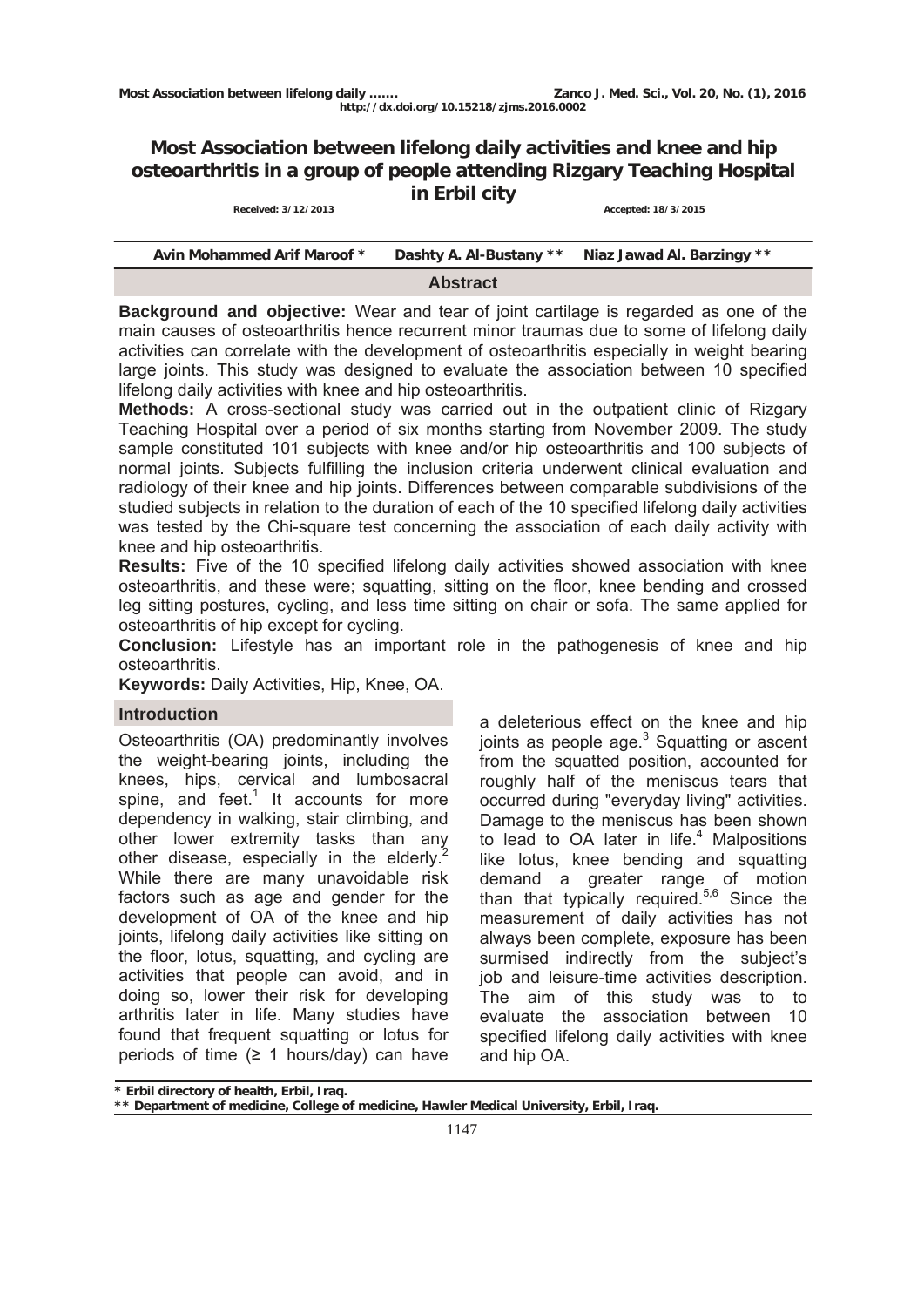**Most Association between lifelong daily ……. Zanco J. Med. Sci., Vol. 20, No. (1), 2016** 

A cross-sectional study was carried out in the outpatient clinic of Rizgary Teaching Hospital over a period of six months starting from November 2009. A convenience method of sampling was used to collect 201 kurdish patients attending the department of rheumatology in the outpatient clinic of Rizgary Teaching Hospital. Inclusion criteria were male 35-50 years old with a normal body mass index (BMI), i.e. less than 25 kg/m<sup>2</sup>. BMI is calculated according to Thomas E. Andreoli  $7$ . Exclusion criteria were any subject with BMI of more than 25 kg/m². All causes of secondary OA; known previous or ongoing infective, inflammatory, or metabolic joint disease, having developmental deformities, previous major trauma to the knee or hip joints, ESR more than 40mm/hr, positive CRP or positive RF or raised serum uric acid and knee/hip joint related harmful occupations like farmers, constructive workers and professional athletics. Thorough examination of both knee and hip joints were done for each subject in addition to plain X-ray in antero-posterior and lateral views of both knee joints and hip joints. In the knee joints we searched for the evidence of tibiofemoral narrowing, patellofemoral narrowing, presence of osteophyte and cyst formation. In the hip joints we searched for the evidence of joint space narrowing (superior or inferior), presence of osteophyte and cyst formation. Diagnosis of OA was according to Americn Collage of Rheumatology classification criteria of OA clinically and radiologically of both hip and knee joints.<sup>8</sup> Subjects were subdivided into two groups: those who have evidence of knee and/or hip OA according to the American College of Rheumatology (ACR) criteria's. $9,10^{\circ}$  The second group comprised of subjects who have no evidence for knee or hip OA. These two groups were further subdivided according to age factor into three categories.

# **Methods STATISTICAL ANALYSIS**

The data have been processed by the use of the statistical package for the social sciences (version 18). $11$  Chi-square test of association was used to compare between proportions among the two study groups. A *P* value ≤0.05 was considered statistically significant.<sup>12</sup>

## **Results**

No significant association was detected between hip and knee OA with carrying loads, climbing stairs, walking up-down hill, walking on flat ground and standing. A significant association was found for sitting on the floor for duration of ≥3hr/day for both knee and hip OA. The frequency of knee OA in association with sitting on chair/Sofa, for the duration categories of (1-2hr/day) was shown to be potentially protective against knee and hip OA while a significant association was found for the category (≥3hr/d) for both knee and hip OA. A significant difference was found in people who reported prolonged squatting for duration of >30 minute/day especially those using oriental toilette with knee OA and hip OA. Association of prolonged knee bending in crossed leg posture (lotus) with knee and hip OA for the duration category of >30minutes/day, was of statistically significant for both knee and hip OA. Cycling for duration of >30minutes/day for at least six months was a statistically significant risk factor for knee OA, but not for hip OA. Tables 1 and 2 show the association of lifelong daily activities with knee and hip OA.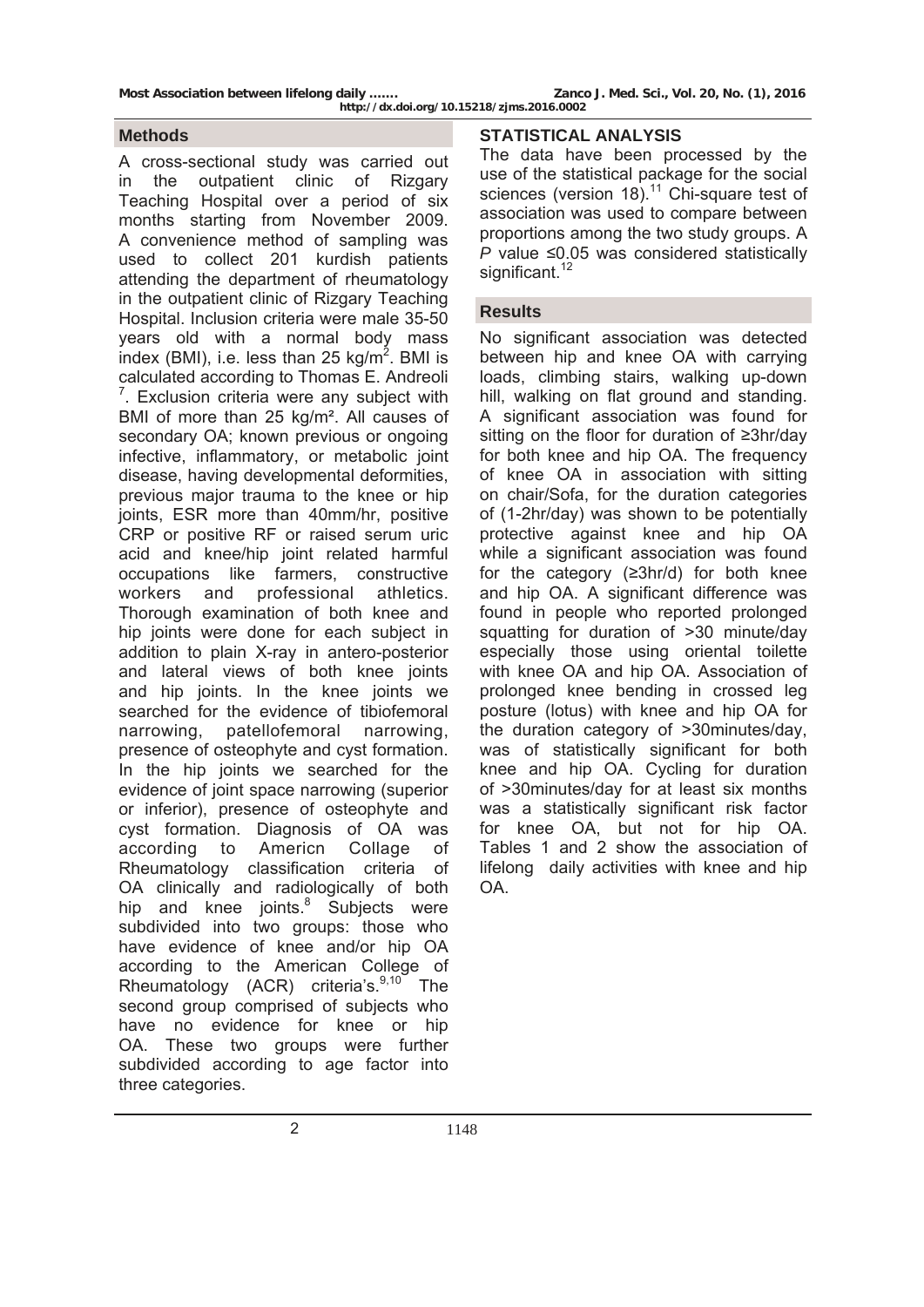**Most Association between lifelong daily ……. Zanco J. Med. Sci., Vol. 20, No. (1), 2016 http://dx.doi.org/10.15218/zjms.2016.0002**

# **Table 1:** Association of Lifelong Daily Activities with Knee OA

| <b>Daily activity</b>                                          | $Case\%$ n=97                                           | Control% n=100                                       | P value        |
|----------------------------------------------------------------|---------------------------------------------------------|------------------------------------------------------|----------------|
| 1. Sitting on the floor                                        |                                                         |                                                      |                |
| $<$ 1 $hr/d$<br>$1-2hr/d$<br>$\geq 3$ hr/d                     | 20.6<br>$n=20$<br>6.2%<br>$n=6$<br>73.2% n=71           | 62%<br>$n=62$<br>28%<br>$n = 28$<br>10%<br>$n = 10$  | < 0.001        |
| 2. Carrying load<br>$<$ 2 $kg/d$<br>2-4kg/day<br>>4kg/day      | $55.6\%$ n= 54<br>34.1% n= 33<br>$10.3\%$ n= 10         | 58%<br>$n=58$<br>26%<br>$n=26$<br>16%<br>$n=16$      | 0.314          |
| 3. Climbing stairs                                             |                                                         |                                                      |                |
| <3stories/day (reference)<br>3-5stories/day<br>>10 stories/day | 67%<br>$n=65$<br>28.9% n=28<br>4.1%<br>$n=4$            | 69%<br>$n=69$<br>23%<br>$n = 23$<br>8%<br>$n=8$      | 0.387          |
| 4. Sitting on chair/sofa                                       |                                                         |                                                      |                |
| $<$ 1 $hr/d$<br>$1-2hr/d$<br>$\geq 3$ hr/d                     | 25.9% n=25<br>35%<br>$n = 34$<br>39.1% n=38             | $1\%$<br>$n=1$<br>22%<br>$n = 22$<br>77%<br>$n = 77$ | < 0.001        |
| 5. Squatting<br><30min/day<br>>30min/day                       | 13.4% n=13<br>86.6% n=84                                | 85%<br>$n = 85$<br>15%<br>$n = 15$                   | < 0.001        |
| 6. Cross legged posture(lotus)<br><30min/day(reference)        | 32%<br>$n = 31$                                         | 79%<br>$n = 79$                                      | < 0.001        |
| >30min/day<br>7. Cycling<br><30min/day                         | 68%<br>$n=66$<br>69%<br>$n = 67$                        | 21%<br>$n = 21$<br>89%<br>$n = 89$                   | < 0.001        |
| >30min/day                                                     | 31%<br>$n=30$                                           | 11%<br>$n = 11$                                      |                |
| 8. Walking up-downhill                                         |                                                         |                                                      |                |
| <30min/day<br>>30min/day                                       | 89.69% n=87<br>10.31% n=10                              | 83%<br>$n = 83$<br>17%<br>$n = 17$                   | 0.172          |
| 9. Walking on flat ground                                      |                                                         |                                                      |                |
| <1hr/d (reference)<br>$1-2hr/d$<br>$\geq 3$ hr/d               | 49.5%<br>$n = 48$<br>42.3%<br>$n = 41$<br>8.2%<br>$n=8$ | 42%<br>$n = 42$<br>52%<br>$n = 52$<br>6%<br>$n=6$    | 0.631<br>0.826 |
| 10. Standing<br><1hr/d (reference)<br>$1-2hr/d$                | 46.4%<br>$n=45$<br>30.9%<br>$n = 30$                    | 61%<br>$n = 61$<br>27%<br>$n = 27$                   | 0.875          |
| $\geq 3$ hr/d                                                  | 22.7%<br>$n=22$                                         | 12%<br>$n = 12$                                      | 0.316          |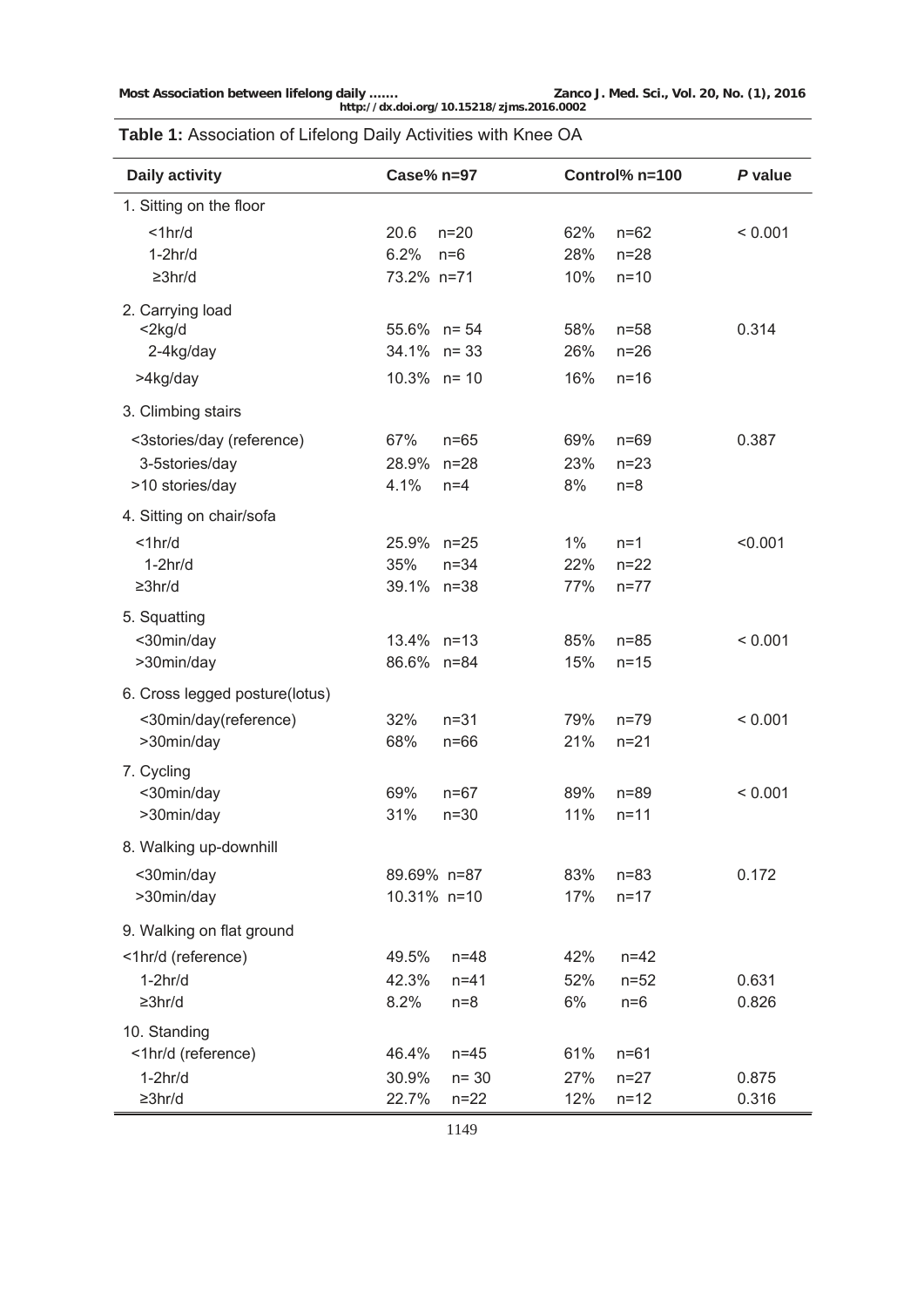**Most Association between lifelong daily ……. Zanco J. Med. Sci., Vol. 20, No. (1), 2016 http://dx.doi.org/10.15218/zjms.2016.0002**

**Table 2:** Association of Lifelong Daily Activities with Hip OA

| Daily activity                         | Case% $n=97$  |                   |            | Control% n=100       | P value |
|----------------------------------------|---------------|-------------------|------------|----------------------|---------|
| 1. Sitting on the floor                |               |                   |            |                      |         |
| <1hr/d (reference)<br>$1-2hr/d$        | 9.1%<br>18.2% | $n=9$<br>$n=18$   | 62%<br>28% | $n = 62$<br>$n = 28$ | 0.0026  |
| $\geq 3$ hr/d                          | 72.8%         | $n=70$            | 10%        | $n=10$               | 0.0001  |
| 2. Carrying load                       |               |                   |            |                      |         |
| <2kg/d (reference)                     | 45.5%         | $n = 44$          | 58%        | $n = 58$             |         |
| 2-4kg/day                              | 36.3%         | $n=35$            | 26%        | $n=26$               | 0.142   |
| >4kg/day                               | 18.2%         | $n=18$            | 16%        | $n=16$               | 0.112   |
| 3. Climbing stairs                     |               |                   |            |                      |         |
| <3stories/day (reference)              | 54.54% n=53   |                   | 69%        | $n=69$               |         |
| 3-5stories/day                         | 36.36%        | $n=35$            | 23%        | $n=23$               | 0.092   |
| >10 stories/day                        | 9.1%          | $n=9$             | 8%         | $n=8$                | 0.831   |
| 4. Sitting on chair/sofa               |               |                   |            |                      |         |
| <1hr/d (reference)                     | 36.4%         | $n=35$            | $1\%$      | $n=1$                |         |
| $1-2hr/d$                              | 54.4%         | $n=53$            | 22%        | $n = 22$             | 0.001   |
| $\geq 3$ hr/d                          | 9.2%          | $n=9$             | 77%        | $n = 77$             | 0.0001  |
|                                        |               |                   |            |                      |         |
| 5. Squatting<br><30min/day (reference) | 9.1%          | $n=9$             | 85%        | $n=85$               |         |
| >30min/day                             | 90.9%         | $n = 88$          | 15%        | $n = 15$             | 0.0001  |
| 6. Cross legged posture(lotus)         |               |                   |            |                      |         |
| <30min/day(reference)                  | 18.2%         | $n=18$            | 79%        | $n=79$               |         |
| >30min/day                             | 81.8%         | $n=79$            | 21%        | $n = 21$             | 0.0002  |
|                                        |               |                   |            |                      |         |
| 7. Cycling                             |               |                   |            |                      |         |
| <30min/day(reference)<br>>30min/day    | 90.9%<br>9.1% | $n = 88$<br>$n=9$ | 89%<br>11% | $n = 89$<br>$n = 11$ | 0.104   |
|                                        |               |                   |            |                      |         |
| 8. Walking up-downhill                 |               |                   |            |                      |         |
| <30min/day                             | 72.7%         | $n = 71$          | 83%        | $n = 83$             | 0.172   |
| >30min/day                             | 27.3%         | $n=26$            | 17%        | $n = 17$             |         |
| 9. Walking on flat ground              |               |                   |            |                      |         |
| $<$ 1 $hr/d$                           | 45.5%         | $n=44$            | 42%        | $n = 42$             |         |
| $1-2hr/d$                              | 36.3%         | $n=35$            | 52%        | $n = 52$             | 0.378   |
| $\geq 3$ hr/d                          | 18.2%         | $n=18$            | 6%         | $n=6$                |         |
| 10. Standing                           |               |                   |            |                      |         |
| $<$ 1 $hr/d$                           | 54.6%         | $n=53$            | 61%        | $n = 61$             | 0.064   |
| $1-2hr/d$                              | 27.3%         | $n=26$            | 27%        | $n = 27$             |         |
| $\geq 3$ hr/d                          | 18.1%         | $n=18$            | 12%        | $n = 12$             | 0.184   |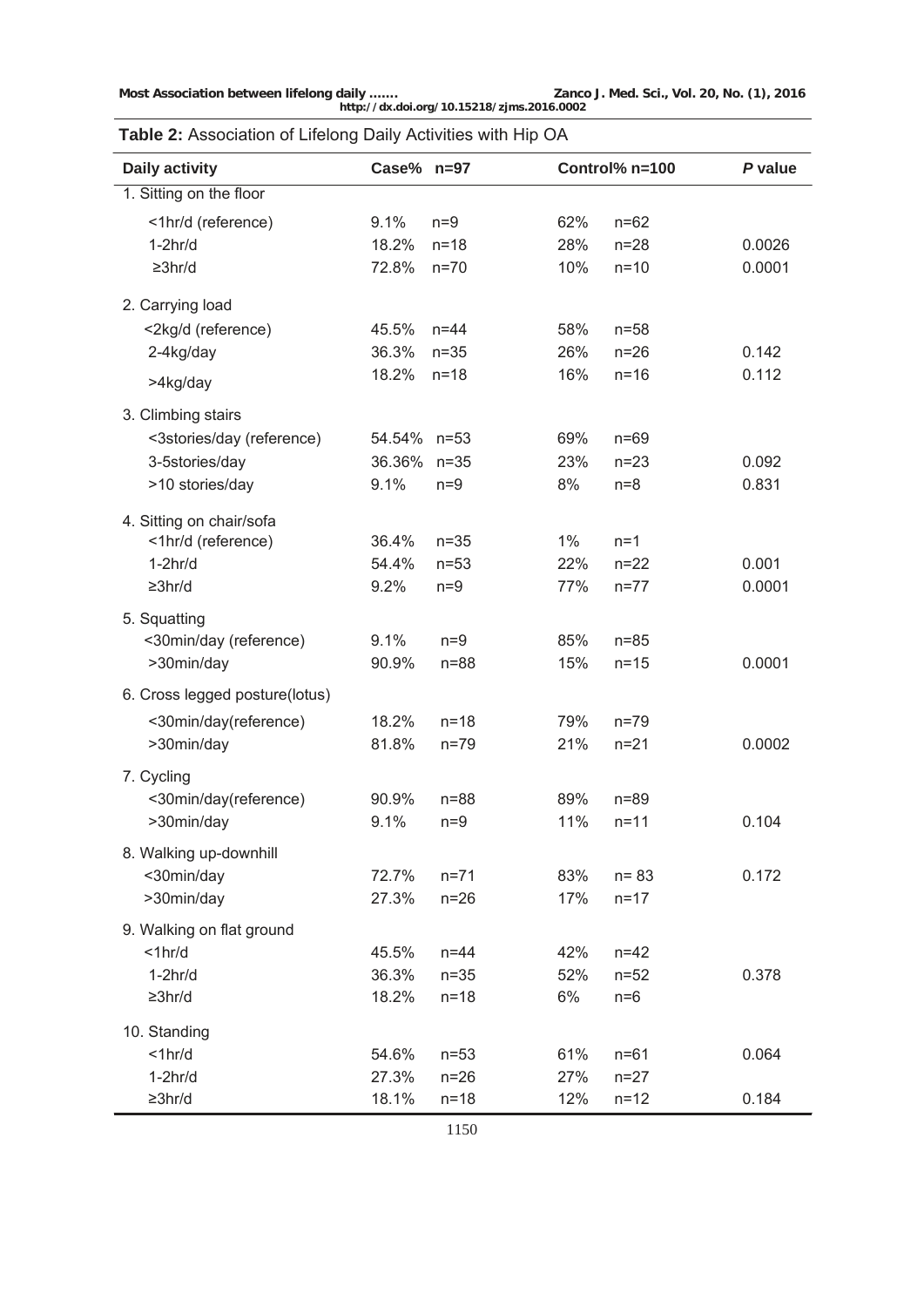## **Discussion**

Knee OA is a major worldwide public health problem. Mechanical factors generally are considered important in its pathogenesis.<sup>13,14</sup> Repetitive use may also play a role in causing hip OA.<sup>6</sup> The traditional way of sitting on the floor in our locality and the wide use of oriental toilette that requires squatting posture play a role in developing knee OA and to lesser extent hip OA. This study was conducted to evaluate those habitual daily activities as risk factors for knee and hip OA in Erbil city among a group of people who attended Rizgary Teaching Hospital. The data were collected randomly; the subjects include both urban and rural clusters in Erbil, and of different socioeconomic classes. The risk of age, gender and body weight as factors for developing OA have been restricted, by excluding subjects aging >50, female gender, and overweight. Thus, all the possible secondary causes of knee and hip OA were rolled out. The subjects groups were subdivided according to the duration of the 10 specified lifelong daily activities and habitual malpositions, into subgroups taking in consideration the shortest duration of each of these activities as a reference. The association of five of these lifelong daily activities showed to be not significantly including standing, walking on flat ground, walking up/down hill, carrying loads and climbing stairs. The results were in contrast to Coggon et al.<sup>15</sup> We demonstrated that squatting is significantly associated with knee OA.16-18 Similar results were found by Tangtrakulwanich et al  $19$  and Thambyah et al.  $20,21$  Our study showed a significant association between crossed legged posture (lotus) for duration of >30min/day with knee OA, which is similar to the results reported by both Coggon et al and Boonsin T. et al. $16,19$  We found that the association between the duration of sitting on the chair or sofa and prevention of knee and hip OA, as the statistical investigation shows that sitting on the chair or sofa for duration of 1-3 hr/day have a protective effect for both hip and

knee OA. Sitting on the floor that is quite habitual daily activity among people in our locality was highly significant for the 1-2hr/day duration, reflecting that daily sitting on the floor for a duration ≥1 hr/day may play role as a risk factor for both knee and hip OA, which is similar to the study of Boonsin T. et al.<sup>19</sup> An extra risk of knee OA in people who cycled >30 minutes a day in analogous to S. Dahaghin et al who also confirmed this association.<sup>15</sup> The frequencies of hip OA among our case group were quite low since all the secondary risk factors were excluded.

## **Conclusion**

The study has confirmed the association between some of the habitual lifelong daily activities as risk factors and OA of knee and hip joints. Daily habitual mal-positions of squatting, sitting on the floor, sitting with knee bending and crossed legs (lotus) posture can have harmful effects on these joints. Cycling has confirmed to play a role in predisposing to OA of knee joint, while sitting on the chair or sofa for daily duration of 1-3hours, has a protective effect for both knee and hip OA. The associations presented are very close to reality and our findings support the theory that OA has an overuse component in its pathogenesis.

## **Conflicts of interest**

The authors report no conflicts of interest.

#### **References**

- 1. Jordan KM, Arden NK, Doherty M, Bannwarth B. An Evidence Based Approach to the Management of Knee Osteoarthritis: Report of a Task Force of the Standing Committee for International Clinical Studies Including Therapeutic Trials (ESCISIT). EULAR Recommendations 2003 Ann Rheum Dis 2003; 62:1145-55.
- 2. Felson DT, Zhang Y. An update on the Epidemiology of Knee and hip osteoarthritis with a view to prevention: American college of Rheumatology. Arthritis and Rheumatism 1998; 8:41.
- 3. Riesenman S. Frequent Squatting Lead to hip and knee Osteoarthritis: Journal of Rheumatology 2005; 32:4.
- 4. Drososa GI, Pozo JL. The causes and mechanisms of meniscal injuries in the sporting and nonsporting environment in an unselected population. The Knee Journal 2004; 11:143-9.